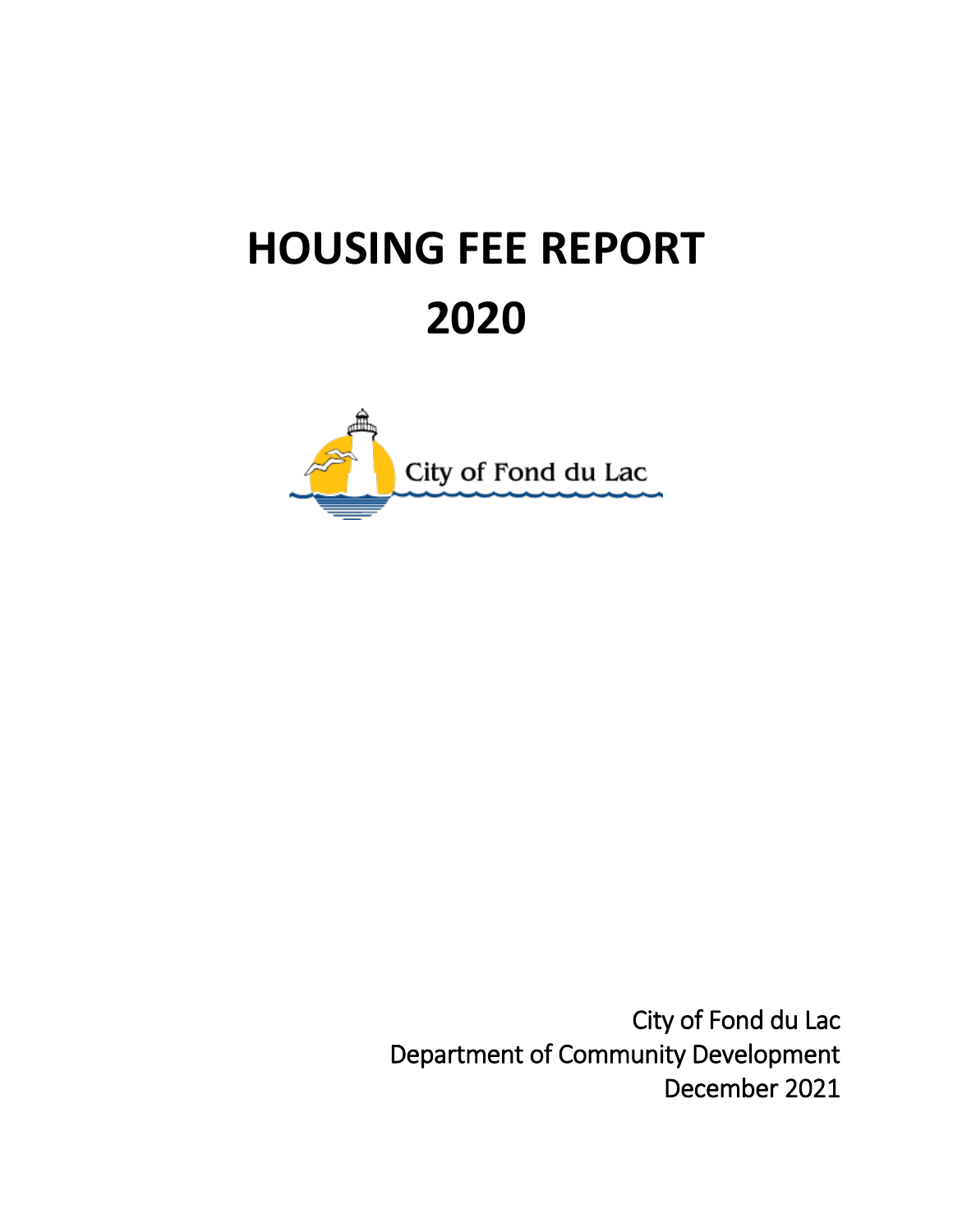# Table of Contents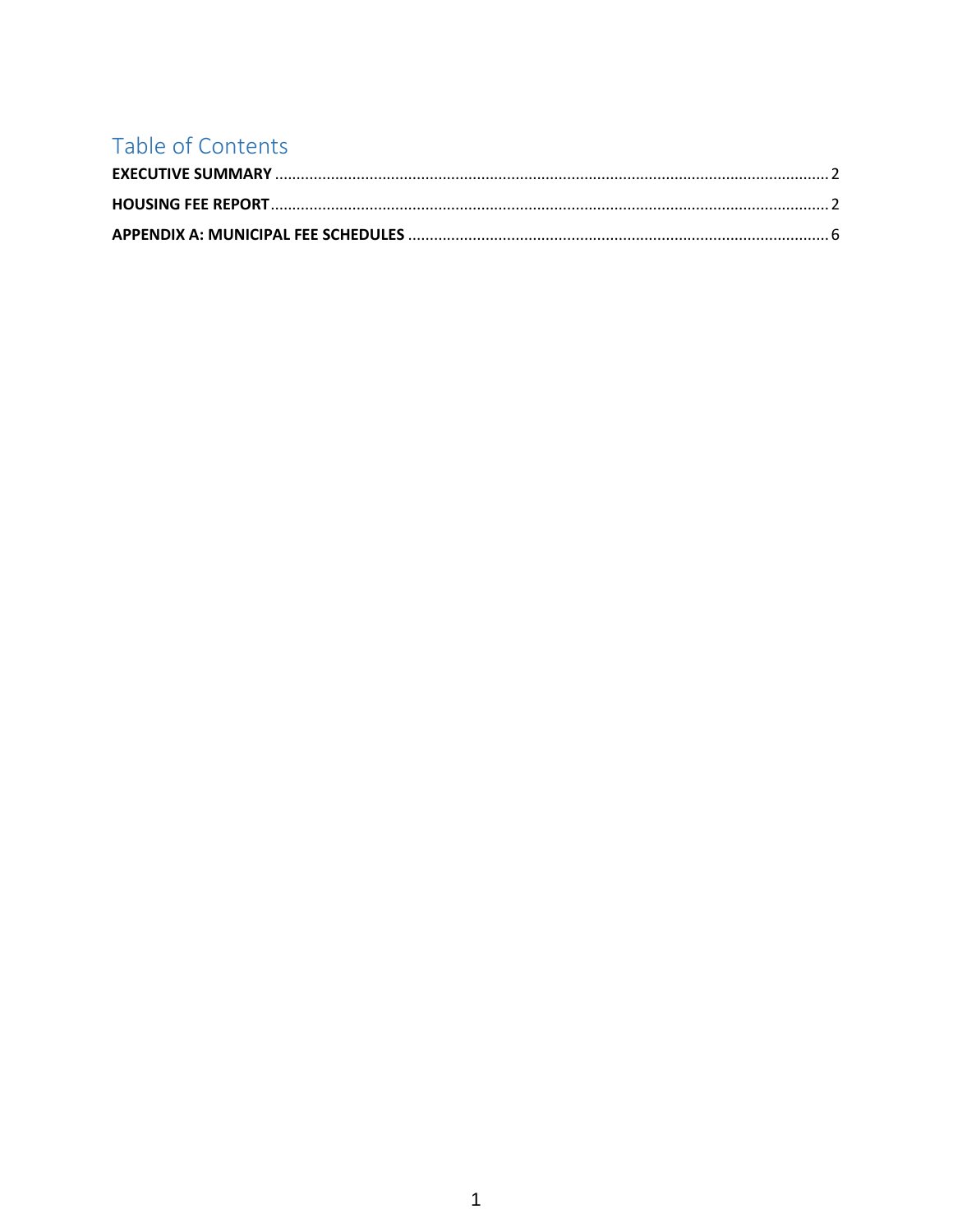#### <span id="page-2-0"></span>EXECUTIVE SUMMARY

In 2018, the Wisconsin State Legislature approved new legislation which requires villages and cities of 10,000 population or more to provide two separate annual reports related to housing affordability and housing fees in an effort to shed light and foster change on affordable housing issues across the state. Specifically, this document meets the requirements for Wis. Stats. 66.10014 (Housing fee report) for the year 2020.

#### <span id="page-2-1"></span>HOUSING FEE REPORT

Requirements of this report include the following elements:

- 1) In this section, "municipality" means a city or village with a population of 10,000 or more.
- 2) Not later than January 1, 2022, a municipality shall prepare a report of the municipality's residential development fees. The report shall contain all of the following:
	- a. Whether the municipality imposes any of the following fees or other requirements for purposes related to residential construction, remodeling, or development and, if so, the amount of each fee:
		- 1. Building permit fee.
		- 2. Impact fee.
		- 3. Park fee.
		- 4. Land dedication or fee in lieu of land dedication requirement.
		- 5. Plat approval fee.
		- 6. Storm water management fee.
		- 7. Water or sewer hook-up fee.
	- b. The total amount of fees under par. (a) that the municipality imposed for purposes related to residential construction, remodeling, or development in the prior year and an amount calculated by dividing the total amount of fees under this paragraph by the number of new residential dwelling units approved in the municipality in the prior year.
- 3) A municipality shall post the report under sub. (2) on the municipality's Internet site on a web page dedicated solely to the report and titled "New Housing Fee Report." If a municipality does not have an Internet site, the county in which the municipality is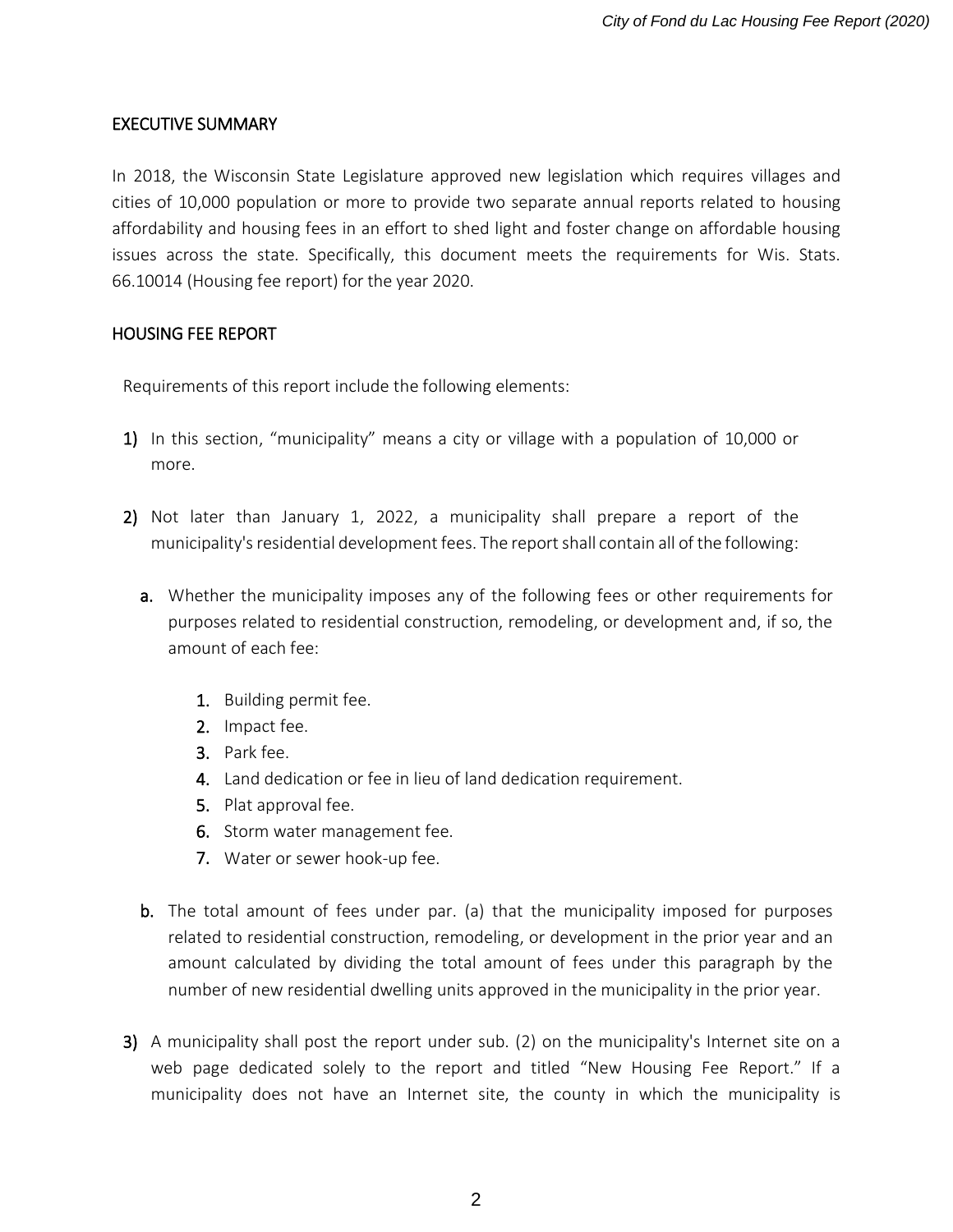located shall post the information under this paragraph on its Internet site on a web page dedicated solely to development fee information for the municipality.

- a. A municipality shall provide a copy of the report under sub. (2) to each member of the governing body of the municipality.
- 4) If a fee or the amount of a fee under sub. (2) (a) is not properly posted as required under sub. (3) (a), the municipality may not charge the fee.

Part 2A: The City of Fond du Lac imposes the following fees or other requirements for purposes related to residential construction, remodeling, or development. Only fees the City sets/collects are included in this report. Fees set by others, such as sanitary and utility districts, county and etc., are not included in this report. While the City of Fond du Lac does require a permit and fee when on-site stormwater management is needed for the project in compliance with Wisconsin DNR regulations, it does not assess fees associated with stormwater management. In addition, the City charges a \$225 stormwater connection fee. A complete copy of the fee schedule is included in the Appendix. Table 1 lists the types and amounts of these fees:

| <b>Building</b><br>permit fee<br>(new<br>construction<br>+ remodel<br>permits)                                                        | Impact<br>fee | Park<br>fee | Land<br>dedication<br>or fee in lieu<br>of land<br>dedication<br>requirement | Preliminary<br>Plat<br>Approval<br>fee | Final<br>Plat<br>Approval<br>fee | Stormwater<br>management<br>fee | Water<br><b>or</b><br>sewer<br>hook-<br>up fee |
|---------------------------------------------------------------------------------------------------------------------------------------|---------------|-------------|------------------------------------------------------------------------------|----------------------------------------|----------------------------------|---------------------------------|------------------------------------------------|
| $$90 +$<br>$$0.14$ per gross<br>square foot<br>$(new 1 & 2 -$<br>family);<br>Or \$0.25 per<br>gross square<br>foot (multi-<br>family) | N/A           | N/A         | \$400*                                                                       | $$500+$<br>\$20/Lot                    | $$400+$<br>$$10/$ Lot            | N/A                             | \$225                                          |

#### Table 1: Schedule of Fees (2020)

\*Public Site Fee (per new dwelling unit)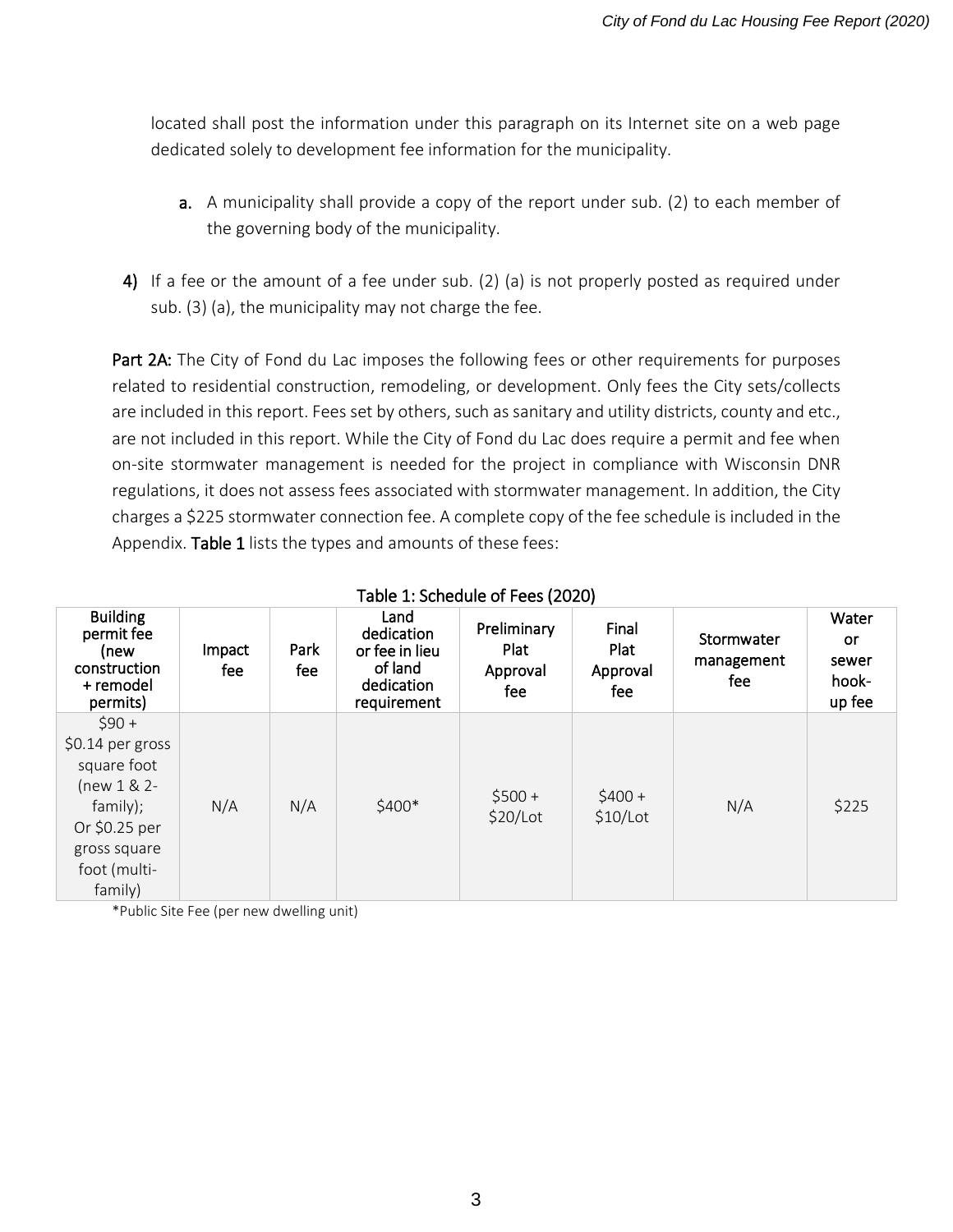Part 2B: The total amount of fees under Part A that the City of Fond du Lac imposed for purposes related to residential construction, remodeling, or development in the prior year is listed in Table 2. This table only includes building and remodeling permit fees collected in 2020. It does not include fees collected for electrical, plumbing, HVAC, and other permits.

| Table 2: Fees Collected (2020)                                                 |                                                                              |                                        |                                  |                                     |                            |
|--------------------------------------------------------------------------------|------------------------------------------------------------------------------|----------------------------------------|----------------------------------|-------------------------------------|----------------------------|
| <b>Building</b><br>permit fee<br>(new<br>construction<br>+ remodel<br>permits) | Land<br>dedication<br>or fee in lieu<br>of land<br>dedication<br>requirement | Preliminary<br>Plat<br>Approval<br>fee | Final<br>Plat<br>Approval<br>fee | Water<br>or sewer<br>hook-up<br>fee | Total<br>Fees<br>collected |
| \$188,541.90                                                                   | \$10,400.00                                                                  | \$1,300.00                             | \$530.00                         | \$5,685.00                          | \$206,456.90               |

The 2020 average total fee cost for a new residential housing unit has been calculated by dividing

the total amount of fees collected by the number of new residential dwelling units approved in the City in the prior year (Table 3).

## Table 3: Approved Residential Dwelling Units by Type (2020)

| Single Family         | 2-Family Building | Multi-Family          | Mobile Home | Total |
|-----------------------|-------------------|-----------------------|-------------|-------|
| <b>Building Units</b> | Jnits             | <b>Building Units</b> | Units       |       |
|                       |                   |                       |             |       |

## Calculation:  $$206,456.90 \div 32 = $6,451.78$

In 2020, on average, the City of Fond du Lac collected \$6,451.78 in fees for each new residential dwelling unit approved within the municipality.

Remodeling projects do not typically include the following fees: impact, park, land dedication or fee in lieu of land dedication requirement, preliminary plat approval, final plat approval, stormwater management, and water and sewer hookup. In 2020, the City collected \$48,109.12 in remodeling fees.

## Calculation: (\$206,456.90 - \$48,109.12) ÷ 32 = \$4,948.37

The 2020 average total cost of each new residential dwelling unit, minus remodeling building fees was \$4,948.37.

Lastly, it should be noted that with the recent trend of creating mixed use developments (i.e. first floor retail and upper story apartments), many such projects are dealt with under commercial land development procedures. As such, residential units associated with these projects are not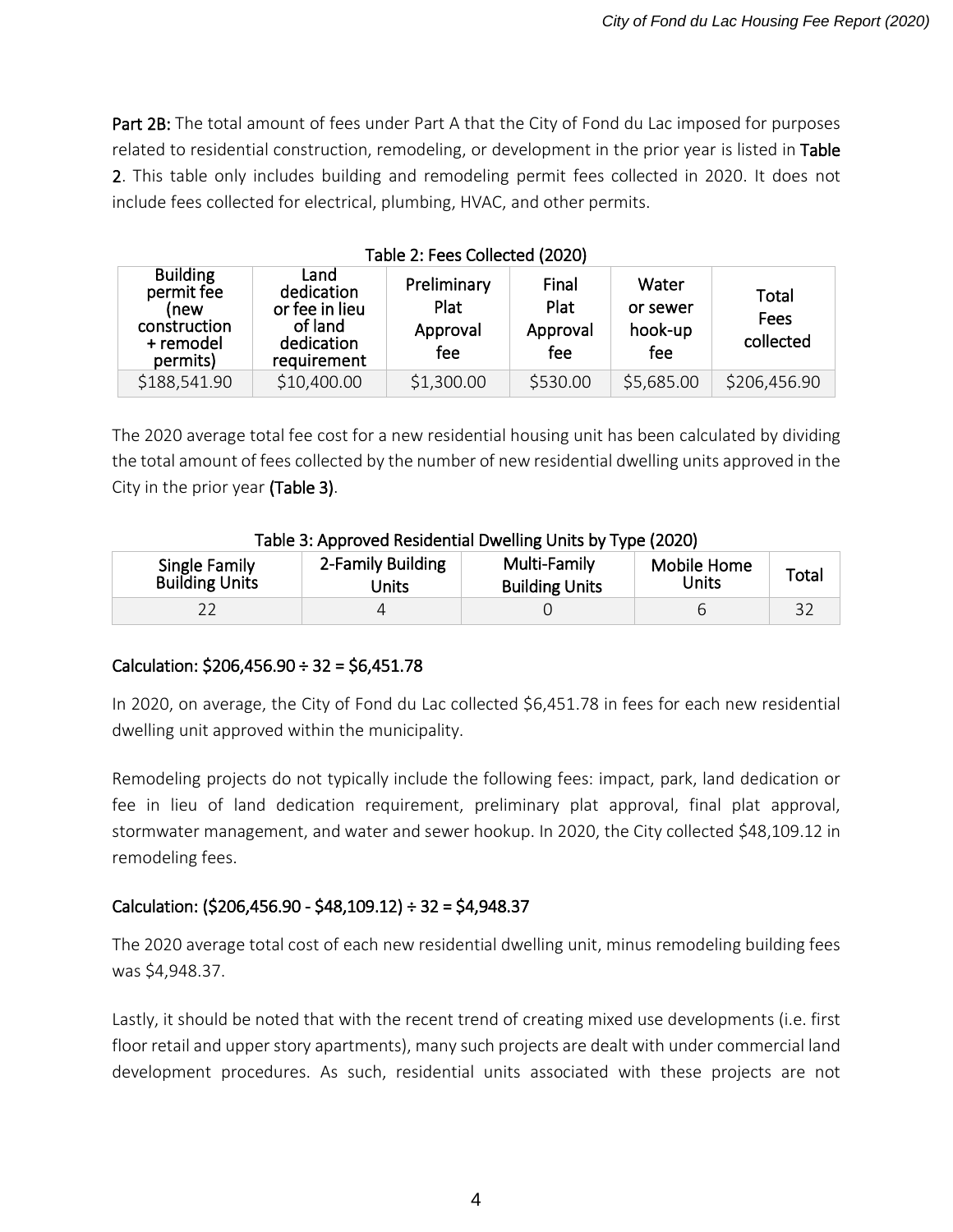considered in this report's platting and permitting data. This also has the effect of increasing the "cost per approved residential unit" as shown in Table 3.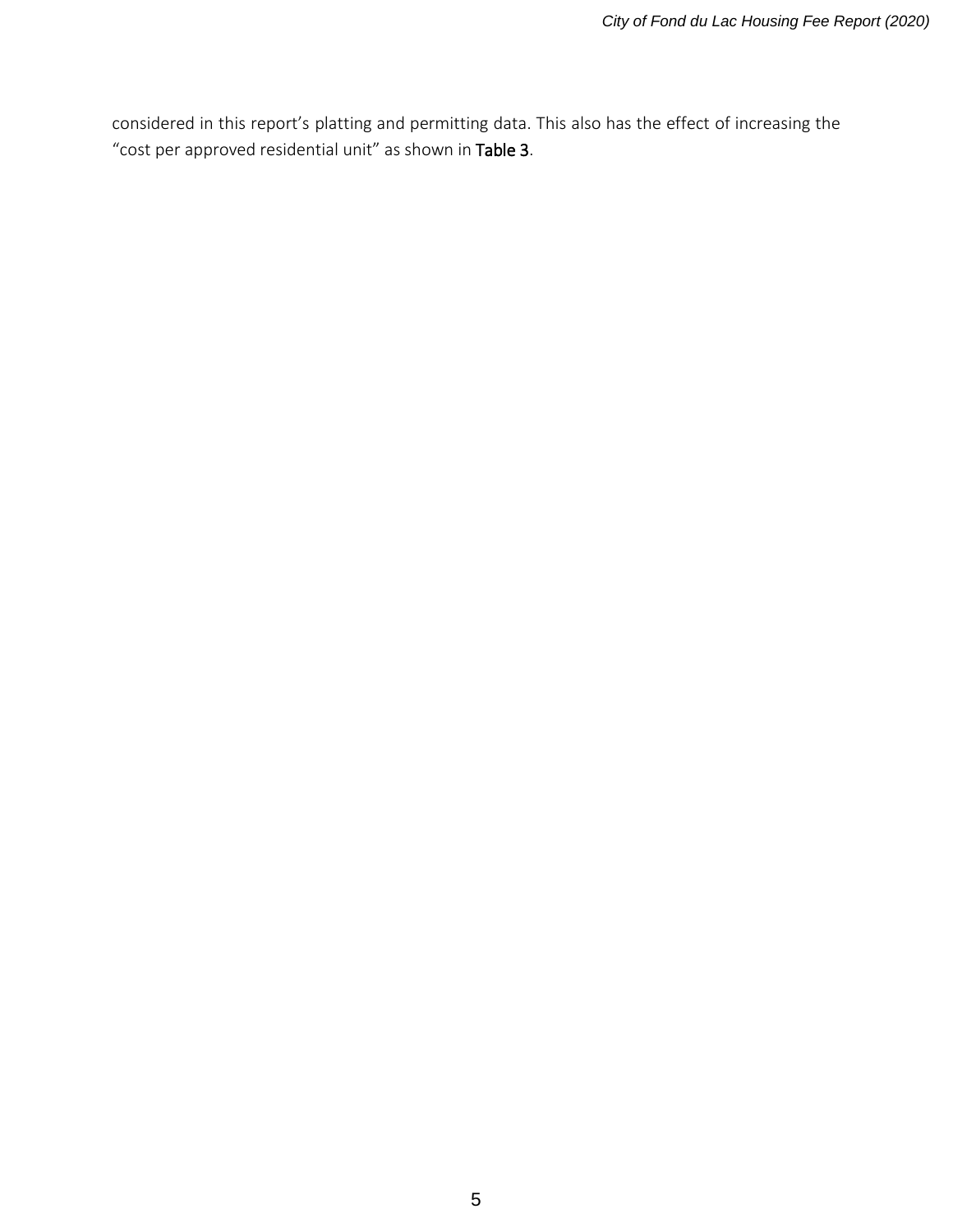<span id="page-6-0"></span>APPENDIX A: MUNICIPAL FEE SCHEDULES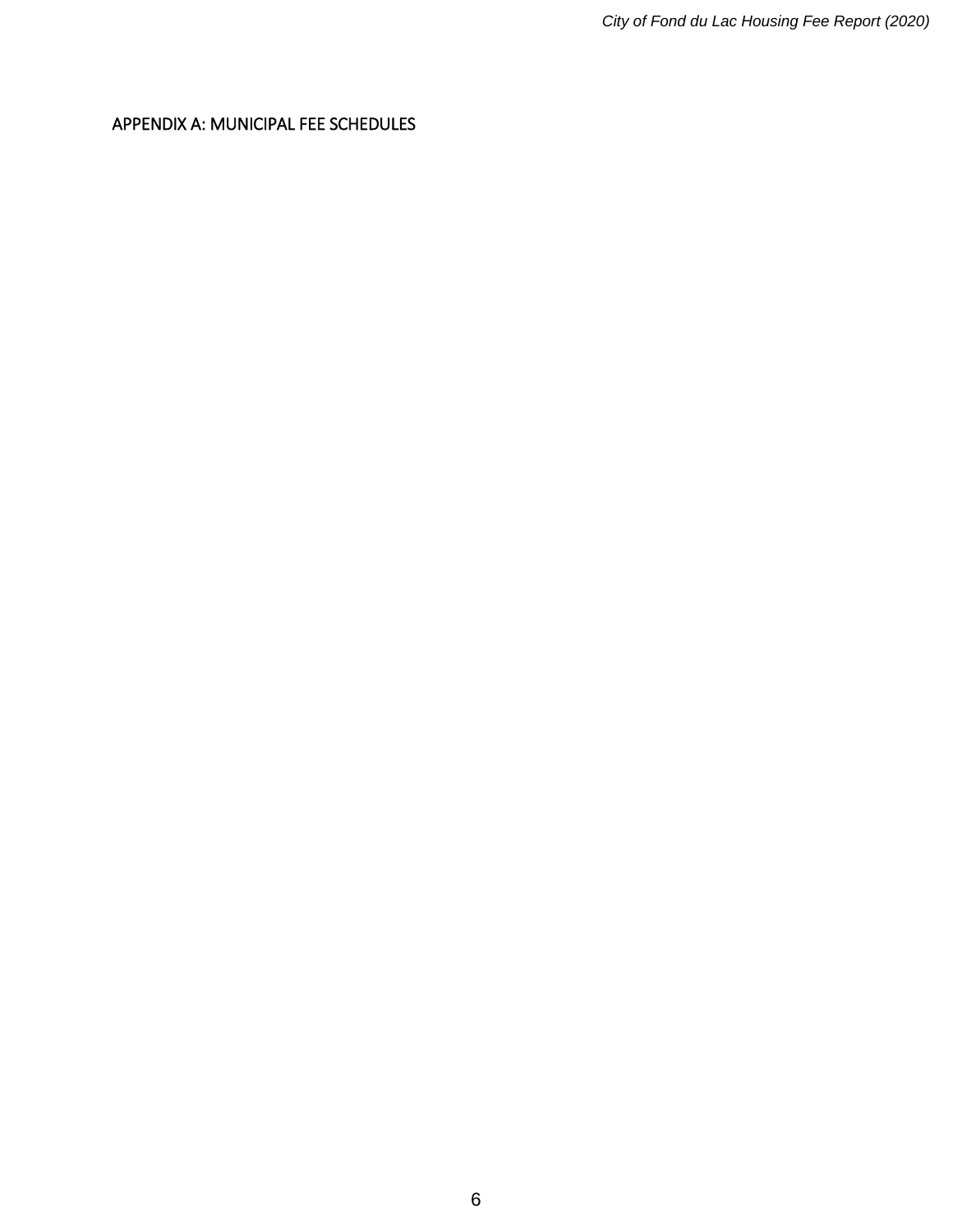# **City of Fond du Lac - Inspections Fee Schedule - 2020 Adopted EXHIBIT B**

| New 1 & 2-Family Dwellings, New Accessory<br>1 & 2-Family Dwellings, Garages, Additions<br>Structures (*Fee includes: building permit,<br>Per gross square foot<br>Multifamily:<br>\$1,000 plus \$200/d.u. over 2 units<br>erosion control plan review, erosion Control).<br>\$0.14<br>Demolition- Commercial/Industrial<br>Gross area = finished & unfinished floor area<br>Commercial/Industrial Valuation (job cost)*:<br>of house/garage/enclosed<br>*Maximun Project Deposit to be capped at \$15,000<br>porches/decks/stoops)<br><b>Moving</b><br>\$0.25<br>Commercial/Industrial - New and Addition<br><b>Moving Permits:</b><br>Up to 500 square feet<br>\$0.25<br>Over 500 square feet<br>Multi-Family - New and Addition | \$1,000<br>Minimum \$1,000<br>1% of job cost<br>\$95<br>\$160<br>\$150 |  |
|------------------------------------------------------------------------------------------------------------------------------------------------------------------------------------------------------------------------------------------------------------------------------------------------------------------------------------------------------------------------------------------------------------------------------------------------------------------------------------------------------------------------------------------------------------------------------------------------------------------------------------------------------------------------------------------------------------------------------------|------------------------------------------------------------------------|--|
|                                                                                                                                                                                                                                                                                                                                                                                                                                                                                                                                                                                                                                                                                                                                    |                                                                        |  |
|                                                                                                                                                                                                                                                                                                                                                                                                                                                                                                                                                                                                                                                                                                                                    |                                                                        |  |
|                                                                                                                                                                                                                                                                                                                                                                                                                                                                                                                                                                                                                                                                                                                                    |                                                                        |  |
|                                                                                                                                                                                                                                                                                                                                                                                                                                                                                                                                                                                                                                                                                                                                    |                                                                        |  |
|                                                                                                                                                                                                                                                                                                                                                                                                                                                                                                                                                                                                                                                                                                                                    |                                                                        |  |
|                                                                                                                                                                                                                                                                                                                                                                                                                                                                                                                                                                                                                                                                                                                                    |                                                                        |  |
|                                                                                                                                                                                                                                                                                                                                                                                                                                                                                                                                                                                                                                                                                                                                    |                                                                        |  |
|                                                                                                                                                                                                                                                                                                                                                                                                                                                                                                                                                                                                                                                                                                                                    |                                                                        |  |
| Police Escort Fee<br>*All New Structures or Additions mininum permit fee \$90                                                                                                                                                                                                                                                                                                                                                                                                                                                                                                                                                                                                                                                      |                                                                        |  |
| *Cash Deposits:<br>Alterations to-commercial/industrial/multifamily building, residential, garage,                                                                                                                                                                                                                                                                                                                                                                                                                                                                                                                                                                                                                                 |                                                                        |  |
| permanent swimming pool, awning/canopy, converting or adding to a parking<br>Deposit for completion of site improvements: \$2.00/sq. ft. of gross                                                                                                                                                                                                                                                                                                                                                                                                                                                                                                                                                                                  |                                                                        |  |
| lot with pavement/concrete<br>building area.                                                                                                                                                                                                                                                                                                                                                                                                                                                                                                                                                                                                                                                                                       |                                                                        |  |
| Valuation (Job Cost):<br>Deposit for moving house<br>\$0-300<br>\$25                                                                                                                                                                                                                                                                                                                                                                                                                                                                                                                                                                                                                                                               | \$7,500                                                                |  |
| \$39<br>Deposit for moving garage<br>\$301-1,000                                                                                                                                                                                                                                                                                                                                                                                                                                                                                                                                                                                                                                                                                   | \$500                                                                  |  |
| \$45<br>\$1,001-2,000<br>*Payment required prior to issuance of moving permit.                                                                                                                                                                                                                                                                                                                                                                                                                                                                                                                                                                                                                                                     |                                                                        |  |
| <b>Wrecking/Demolition</b><br>\$52<br>\$2,001-3,000                                                                                                                                                                                                                                                                                                                                                                                                                                                                                                                                                                                                                                                                                |                                                                        |  |
| \$3,001-4,000<br>\$58<br><b>Interior Demolition</b>                                                                                                                                                                                                                                                                                                                                                                                                                                                                                                                                                                                                                                                                                | \$25                                                                   |  |
| \$65<br><b>Residential Garages</b><br>\$4,001-5,000                                                                                                                                                                                                                                                                                                                                                                                                                                                                                                                                                                                                                                                                                | \$40                                                                   |  |
| \$71<br>\$5,001-6,000<br>1 & 2 family Dwellings (Includes sewer/water disconnect)                                                                                                                                                                                                                                                                                                                                                                                                                                                                                                                                                                                                                                                  | \$200                                                                  |  |
| \$78<br>\$6,001-7,000<br>All Others (Includes sewer/water disconnect)                                                                                                                                                                                                                                                                                                                                                                                                                                                                                                                                                                                                                                                              | \$300                                                                  |  |
| \$84<br><b>Other</b><br>\$7,001-8,000                                                                                                                                                                                                                                                                                                                                                                                                                                                                                                                                                                                                                                                                                              |                                                                        |  |
| \$91<br><b>Mobile Home Permit</b><br>\$8,001-9,000                                                                                                                                                                                                                                                                                                                                                                                                                                                                                                                                                                                                                                                                                 | \$80                                                                   |  |
| \$97<br>Public Site Fee (per new dwelling unit)<br>\$9,001-10,000                                                                                                                                                                                                                                                                                                                                                                                                                                                                                                                                                                                                                                                                  | \$400                                                                  |  |
| Over \$10,000 Commercial-Industrial: Fee plus<br>Rooming Houses<br>$$97+$                                                                                                                                                                                                                                                                                                                                                                                                                                                                                                                                                                                                                                                          | \$250                                                                  |  |
| Street trees (New Dwellings and Structures only)<br>\$7.00 per each \$1,000 over \$10,000                                                                                                                                                                                                                                                                                                                                                                                                                                                                                                                                                                                                                                          | \$250                                                                  |  |
| Over \$10,000 Residential: Fee plus<br>Tax per street tree (5.5%)<br>$$97+$                                                                                                                                                                                                                                                                                                                                                                                                                                                                                                                                                                                                                                                        | \$13.75                                                                |  |
| \$4.00 per each \$1,000 over \$10,000<br>Non-fuel Storage Tank Above/Underground                                                                                                                                                                                                                                                                                                                                                                                                                                                                                                                                                                                                                                                   |                                                                        |  |
| Per 1000 gallons<br>Plan Exam: New 1 & 2-Family Dwelling<br>\$150                                                                                                                                                                                                                                                                                                                                                                                                                                                                                                                                                                                                                                                                  | \$30                                                                   |  |
| Plan Exam: 1 & 2-Family Dwelling (Add/Alt)<br>\$98<br>Minimum fee less than 1000 gallons                                                                                                                                                                                                                                                                                                                                                                                                                                                                                                                                                                                                                                           | \$30                                                                   |  |
| Re-inspection fees per trip<br>Plan Exam: Residential Garages, Decks, Accessory                                                                                                                                                                                                                                                                                                                                                                                                                                                                                                                                                                                                                                                    | \$50                                                                   |  |
| <b>Structures</b><br>\$40<br><b>Petitions</b>                                                                                                                                                                                                                                                                                                                                                                                                                                                                                                                                                                                                                                                                                      |                                                                        |  |
| Plan Exam: Commercial-Refer to Dept. of Safety & Professional Services Schedule<br>Variance Petition - Single Family                                                                                                                                                                                                                                                                                                                                                                                                                                                                                                                                                                                                               | \$150                                                                  |  |
| Variance Petition - 2-Family- Mulifamily<br>Plan Exam: Commercial-Industrial Minor Alterations                                                                                                                                                                                                                                                                                                                                                                                                                                                                                                                                                                                                                                     | \$250                                                                  |  |
| \$50/hour, 1-hour minimum<br>Variance Petition - All Other                                                                                                                                                                                                                                                                                                                                                                                                                                                                                                                                                                                                                                                                         | \$350                                                                  |  |
| \$39<br>Special Use Permit<br>Plan Exam: New Sign                                                                                                                                                                                                                                                                                                                                                                                                                                                                                                                                                                                                                                                                                  | \$400                                                                  |  |
| Early Start Permit: Footing & Foundation<br>Zoning Code Amendment                                                                                                                                                                                                                                                                                                                                                                                                                                                                                                                                                                                                                                                                  | \$300                                                                  |  |
| <b>UDC</b><br>\$145<br>Comprehensive Plan Amendment                                                                                                                                                                                                                                                                                                                                                                                                                                                                                                                                                                                                                                                                                | \$450                                                                  |  |
| \$430<br>Commercial<br><b>Zoning and Site Plan</b>                                                                                                                                                                                                                                                                                                                                                                                                                                                                                                                                                                                                                                                                                 |                                                                        |  |
| Wisconsin Uniform Building Permit Seal<br>Rezoning                                                                                                                                                                                                                                                                                                                                                                                                                                                                                                                                                                                                                                                                                 | \$450                                                                  |  |
| Preliminary Review (can be applied to formal plan<br>(1 & 2 Family Dwelling) Refer to Dept. of Safety & Professioanl Services<br>review within 90 days of review)<br>Schedule                                                                                                                                                                                                                                                                                                                                                                                                                                                                                                                                                      | \$200                                                                  |  |
| Site Plan Review<br><b>Fences</b>                                                                                                                                                                                                                                                                                                                                                                                                                                                                                                                                                                                                                                                                                                  | \$600                                                                  |  |
| Residential Fence permit<br>\$50<br>Administrative Plan Review                                                                                                                                                                                                                                                                                                                                                                                                                                                                                                                                                                                                                                                                     | \$150                                                                  |  |
| \$75<br><b>Commercial Fence permit</b><br>Large Screen Video Displays                                                                                                                                                                                                                                                                                                                                                                                                                                                                                                                                                                                                                                                              | \$300                                                                  |  |
| <b>Signs</b><br><b>Other Appeal</b>                                                                                                                                                                                                                                                                                                                                                                                                                                                                                                                                                                                                                                                                                                | \$150                                                                  |  |
| \$39<br>Plan Exam: New Sign<br><b>Zoning Verification Report</b>                                                                                                                                                                                                                                                                                                                                                                                                                                                                                                                                                                                                                                                                   | \$50                                                                   |  |
| Permanent Sign Permits-\$25 base fee plus \$1 per SFT of sign<br>\$25+<br><b>Mobile Service Zoning Permit</b>                                                                                                                                                                                                                                                                                                                                                                                                                                                                                                                                                                                                                      |                                                                        |  |
| <b>Temporary Sign Permit</b><br>\$25<br>Class 1 Collaocation (New Facility on Existing                                                                                                                                                                                                                                                                                                                                                                                                                                                                                                                                                                                                                                             |                                                                        |  |
| Structure, Requires Substantial Modification)<br><b>Temporary Land Use</b>                                                                                                                                                                                                                                                                                                                                                                                                                                                                                                                                                                                                                                                         | \$400                                                                  |  |
| Temporary Land Use (tents, sales trailer or structure) Includes 1 banner<br>Class 2 Collocation (New Facility on Existing                                                                                                                                                                                                                                                                                                                                                                                                                                                                                                                                                                                                          |                                                                        |  |
| 0-1000 SFT<br>\$50<br>Structure, No substantial Modification)                                                                                                                                                                                                                                                                                                                                                                                                                                                                                                                                                                                                                                                                      | \$250                                                                  |  |
| 1001-3000 SFT<br>\$150<br>New Mobile Facility                                                                                                                                                                                                                                                                                                                                                                                                                                                                                                                                                                                                                                                                                      | \$400                                                                  |  |
| \$200<br>Greater than 3001 SFT                                                                                                                                                                                                                                                                                                                                                                                                                                                                                                                                                                                                                                                                                                     |                                                                        |  |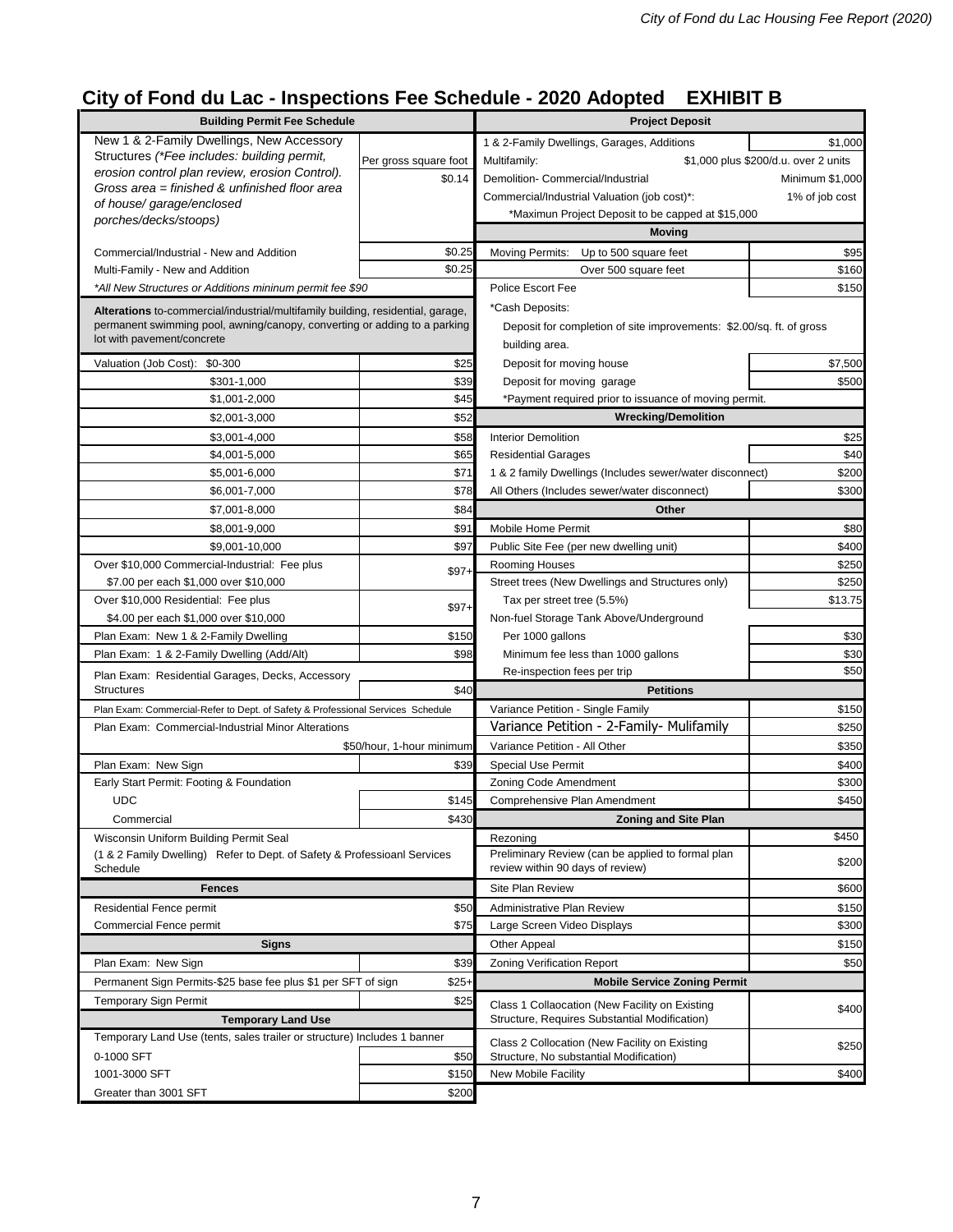# **City of Fond du Lac - Inspections Fee Schedule - 2020 Adopted EXHIBIT B (Cont.)**

| <b>HVAC Fee Schedule</b>                                                        |                                                     | <b>Plumbing Permit Fee Schedule</b>                                              |                                  |  |
|---------------------------------------------------------------------------------|-----------------------------------------------------|----------------------------------------------------------------------------------|----------------------------------|--|
| HVAC Replacement per unit Equipment or RTU (must be like for like equipment)    |                                                     | <b>New or Additions Residential Plumbing</b>                                     |                                  |  |
| \$75<br>Residential HVAC 1st Replacement Equipment                              |                                                     | Sanitary Sewer Hook-up                                                           | \$225                            |  |
| Residential HVAC per Each Additional Replacement Equipment*                     | \$25                                                | Storm Sewer Hook-up                                                              | \$225                            |  |
| \$100<br>Commercial HVAC 1st Replacement Equipment                              |                                                     | Storm Water piping not connected to Storm Sewer                                  | \$50                             |  |
| Commercial HVAC per Each Additional Replacement Equipment*                      | \$50                                                | <b>Water Service Connection</b>                                                  | \$50                             |  |
| *Additional Equipment Must be Part of One HVAC System                           |                                                     | <b>Water Meter</b>                                                               | \$10                             |  |
| New and/or Additions to 1 & 2 Family Residence                                  |                                                     | <b>Plumbing Fixture(s)</b>                                                       | \$25 plus                        |  |
|                                                                                 | Gross Area per Square Foot \$.06                    |                                                                                  | Gross area per Square Foot \$.06 |  |
| New and/or Additions to Commercial Buildings                                    |                                                     | <b>Residential Plumbing Existing Replacement</b>                                 |                                  |  |
|                                                                                 | Gross Area per Square Foot \$.10                    | Alterations- Install new or replacement fixture(s), or replace piping            |                                  |  |
| Alterations or Remodeling to the HVAC system                                    |                                                     | \$20<br>Replace existing fixture, same location                                  |                                  |  |
| \$0 - \$500 valuation                                                           | \$30                                                | Each additional fixture, same location                                           | \$10                             |  |
| \$501 - \$2,000 valuation                                                       | \$75                                                | <b>Commercial Plumbing Plan Review</b>                                           |                                  |  |
| \$2,001 - \$10,000 valuation                                                    | \$75 plus<br>\$10/1000 or part thereof over \$2,000 | Plumbing Plan Exam: Refer to Dept. of Safety & Professional Services<br>Schedule |                                  |  |
| \$10,001 - \$25,000 valuation                                                   | \$295 plus                                          | New or Additions Commercial or Industrial                                        |                                  |  |
|                                                                                 | \$11.00/1000 or part thereof over \$10,000          | Sanitary Sewer Hook-up                                                           | \$450                            |  |
| Over \$25,000 valuation                                                         | \$450 plus                                          | Storm Sewer Hook-up                                                              | \$450                            |  |
|                                                                                 | \$14/1000 or part thereof over \$25,000             | Storm Water piping not connected to Storm Sewer                                  | \$100                            |  |
| Plan Exam: Commercial-Refer to Dept. of Safety & Professional Services Schedule |                                                     | <b>Water Service Connection</b>                                                  | \$250                            |  |
| <b>Electrical Fee Schedule</b>                                                  |                                                     | <b>Water Meter</b>                                                               | \$10                             |  |
| New and/or Additions to 1 & 2 Family Residence*                                 |                                                     | <b>Plumbing Fixture(s)</b>                                                       | \$50 plus                        |  |
|                                                                                 | Gross Area per Square Foot \$.06                    | Industrial or Warehouses-Gross area per Square Foot \$.06                        |                                  |  |
| New and/or Additions to Commercial Buildings *                                  |                                                     | Other Commerical buildings-Gross area per Square Foot \$.10                      |                                  |  |
|                                                                                 | Gross Area per Square Foot \$.10                    | <b>Commercial or Industrial Plumbing Existing Replacement</b>                    |                                  |  |
| *Fee includes temporary electrical service.                                     |                                                     | Alterations-Install new or replacement fixture(s), or replace piping             |                                  |  |
| Alterations or Remodeling to the Electrical system                              |                                                     | Replace existing fixture, same location                                          | \$25                             |  |
| \$0 - \$500 valuation<br>\$30                                                   |                                                     | Each additional fixture, same location                                           | \$15                             |  |
| \$501 - \$2,000 valuation<br>\$75                                               |                                                     | Sewer/Storm/Water Service Repair                                                 |                                  |  |
| \$75 plus<br>\$2,001 - \$10,000 valuation                                       |                                                     | Sewer Repair/Relay - All                                                         | \$100                            |  |
|                                                                                 | \$10/1000 or part thereof over \$2,000              | Sewer Disconnect - All                                                           | \$100                            |  |
| \$10,001 - \$25,000 valuation                                                   | \$295 plus                                          | Water Service Repair                                                             | \$50                             |  |
|                                                                                 | \$11.00/1000 or part thereof over \$10,000          | Storm Sewer Repair                                                               | \$50                             |  |
| <b>Annual Electrical Permit</b>                                                 | \$360                                               | <b>Fire Protection/Sprinklers</b>                                                |                                  |  |
| Facilities Maintenance Wiring License                                           | \$35                                                | Less than 20 Sprinklers                                                          | \$50                             |  |
| License & Certificate Examination                                               | \$35                                                | Up to \$50,000 value                                                             | \$145                            |  |
| <b>Weights &amp; Measures/Sealer Fee Schedule</b>                               |                                                     | \$50,001-\$100,000                                                               | \$175                            |  |
| Gasoline pump inspection (per unit)                                             | \$16                                                | Over \$100,000                                                                   | \$215                            |  |
| Scale inspection (per scale)                                                    | \$23                                                | <b>Occupancy Permit Fee Schedule</b>                                             |                                  |  |
| Scanner (per scanner)                                                           | \$22                                                | Multifamily Dwelling (each unit)                                                 | \$40                             |  |
| Admin Fee (per site)                                                            | \$31                                                | 1 & 2-Family Dwelling/Additions & Alterations                                    | \$40                             |  |
| Seasonal Farmers Market (per scale)                                             | \$10                                                | Commercial & Industrial                                                          | \$225                            |  |
| <b>Assessment Valuation Inspection Fee</b>                                      |                                                     | Change of Tenant Occupancy Inspection                                            | \$85                             |  |
| Mobile Homes (New)                                                              | \$30                                                | *** All permits have a minimum fee of \$25.00***                                 |                                  |  |
| New Construction - Residential                                                  | \$.05/sq. ft.                                       | *** Penalties: Failure to obtain a permit prior to starting work***              |                                  |  |
| New Construction - Commercial<br>\$.07/sq. ft.                                  |                                                     | 1st offense - double permit fee                                                  |                                  |  |
| Remodeling - Residential                                                        |                                                     | 2nd and subsequent offenses in a calendar year - triple permit fee               |                                  |  |
| First \$10,000                                                                  | \$20                                                |                                                                                  | <b>Effective 1-1-2020</b>        |  |
| Over \$10,000                                                                   | \$1.00/\$1,000                                      |                                                                                  |                                  |  |
| Remodeling - Commercial                                                         |                                                     |                                                                                  |                                  |  |
| First \$10,000                                                                  | \$25                                                |                                                                                  |                                  |  |
| Over \$10,000                                                                   | \$1.00/\$1,000                                      |                                                                                  |                                  |  |